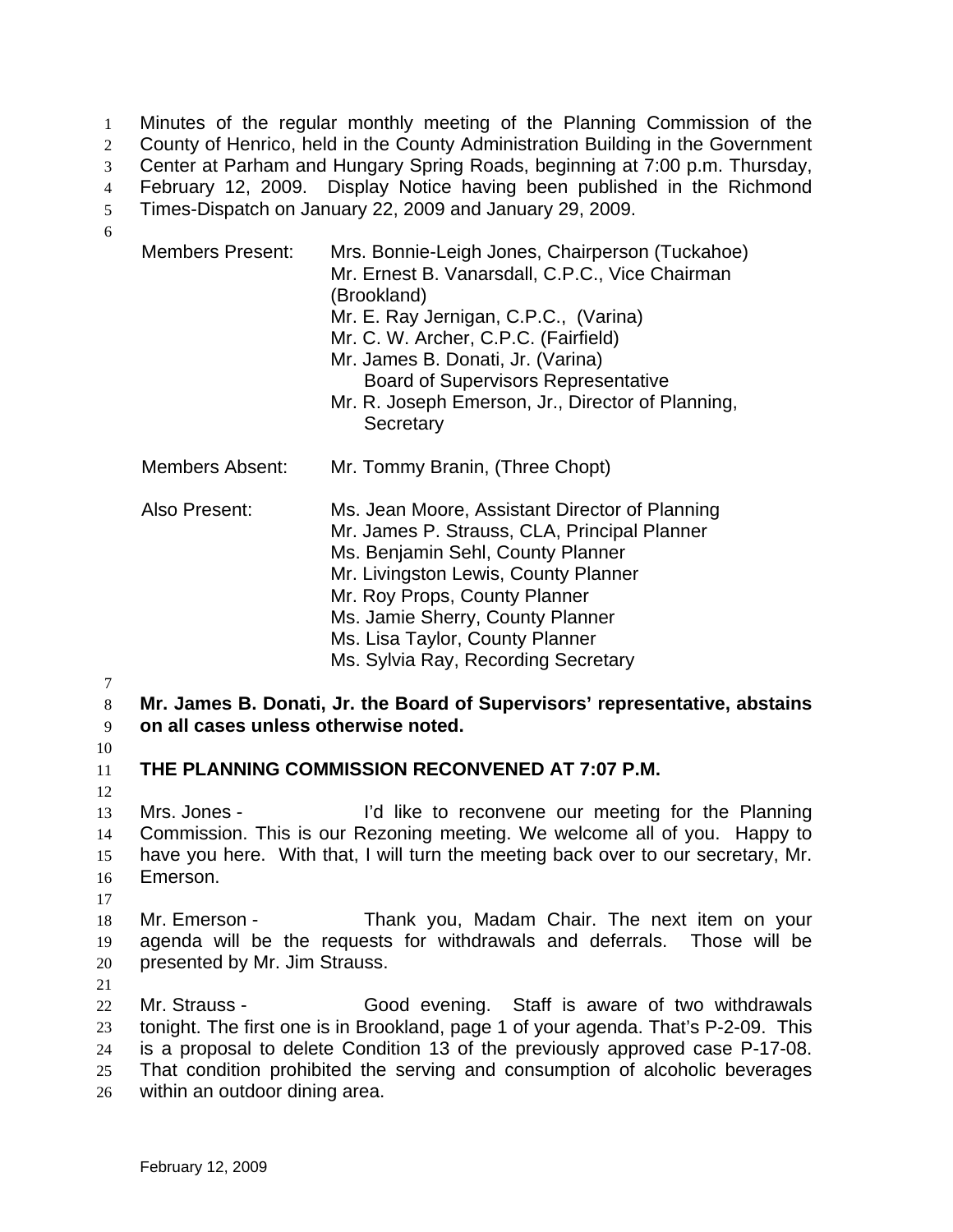**P-2-09 HD Group/Wendy Hunter for Noodles and Company**: Request to amend one condition approved with Provisional Use Permit P-17-08, on part of Parcel 773-736-2198, located at the southeast intersection of W. Broad Street (U.S. Route 250) and Willow Lawn Drive (Willow Lawn Shopping Center). The applicant requests to delete Condition 13 prohibiting the serving or consumption of alcoholic beverages within an outdoor dining area. The existing zoning is B-2 Business District. The Land Use Plan recommends Commercial Concentration. The site is in the Enterprise Zone. 27 28 29 30 31 32 33 34 35 36 37 Mr. Strauss - The Strauss of the strategies it's been withdrawn by the applicant and no action is required by the Commission.

38 39

40

44

46

Mrs. Jones - Thank you.

41 42 43 Mr. Vanarsdall - Madam Chair, I would like to just mention that Noodles is still coming to Willow Lawn; this doesn't affect them. They just withdrew this provisional use permit. They're working on it every day.

45 Mrs. Jones - **All right. Thank you, Mr. Vanarsdall.** 

47 48 49 50 51 Mr. Strauss - The second withdrawal is in the Three Chop District, page 2 of the agenda. That would be case C-61C-07, Centex Homes. This is a request to conditionally rezone from A-1 Agricultural District to the RTHC Residential Townhouse District where condominiums, retail, and office uses were proposed.

52

## 53 *Deferred from the October 9, 2008 Meeting***.**

54 55 56 57 58 59 60 61 62 63 64 65 **C-61C-07 James Theobald for Centex Homes**: Request to conditionally rezone from A-1 Agricultural District to RTHC Residential Townhouse District (Conditional) and B-2C Business District (Conditional), Parcels 738-767-5405, 738-766-9367, 739-766-3768 and 739-766-2504, containing approximately 32.99 acres (RTHC – 23.30 ac. and B-2C 9.69 ac.), located on the west line of Pouncey Tract Road (State Route 271) between Kain Road and Bacova Drive. The applicant proposes condominiums, retail and office uses. The maximum density allowed in the RTH District is nine (9) units per acre. The uses will be controlled by zoning ordinance regulations and proffered conditions. The Land Use Plan recommends Suburban Residential 1, 1.0 to 2.4 units net density per acre. The majority of the site is in the West Broad Street Overlay District.

66

67 68 69 Mr. Strauss - Again, no action by this Commission is required. The applicant has withdrawn the case.

70 Mrs. Jones - All right.

71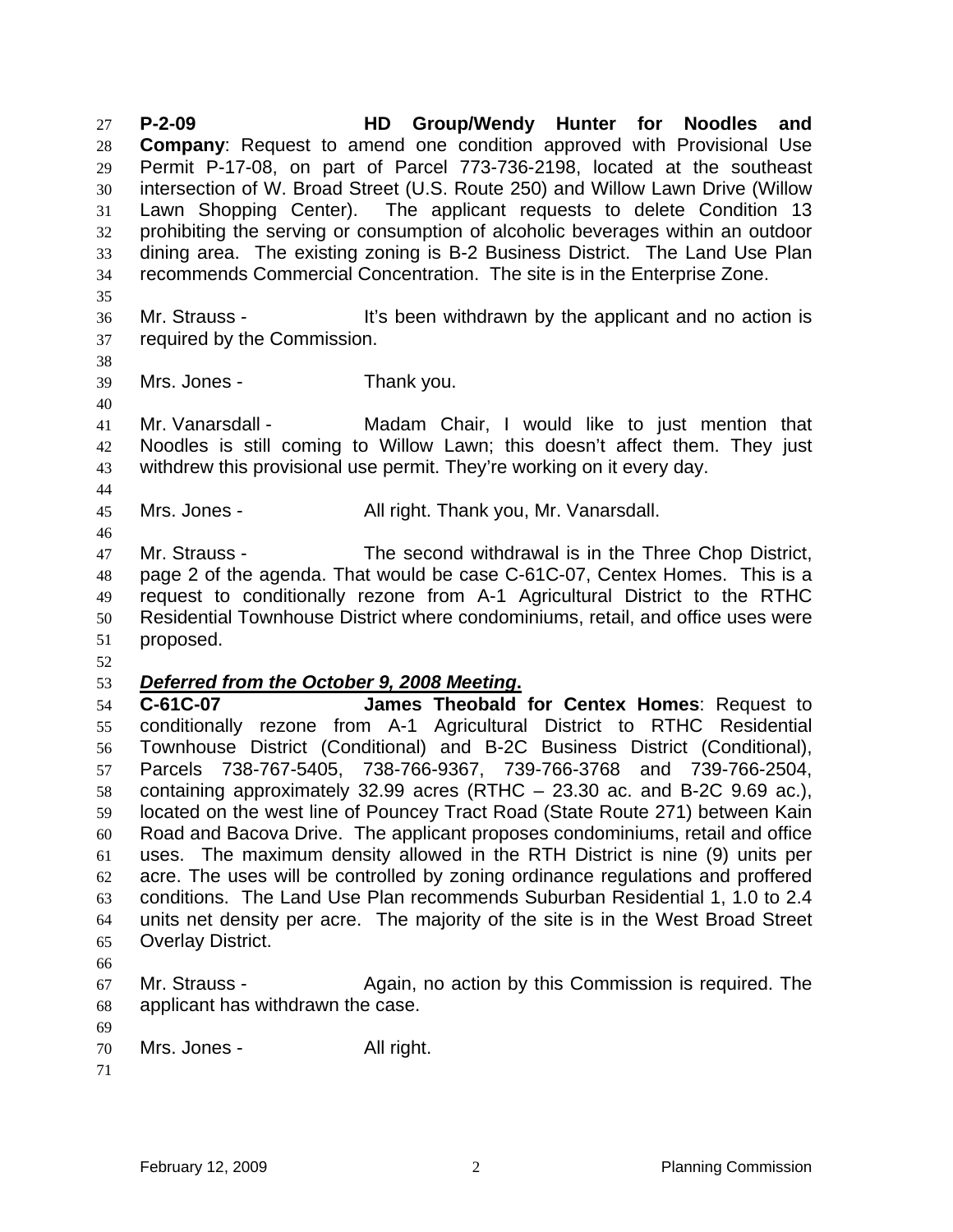Mr. Strauss - The Moving on to deferrals, the first deferral is in the Fairfield District, page 2 of the agenda. That would be case C-5C-09, Brook Run Somerset, LLC. This is a request to amend proffered conditions accepted with rezoning case C-33C-04. The deferral is requested to the March 12, 2009 meeting. 72 73 74 75 76

78 79 80 81 82 83 84 85 86 87 88 **C-5C-09 Guy Blundon for Brook Run Somerset, LLC**: Request to amend proffered conditions accepted with Rezoning Case C-33C-04, on Parcels 784-749-1627 and 784-748-0982, located on the west line of Brook Road (U.S. Route 1), approximately 875 feet south of its intersection with Hilliard Road (State Route 161). The applicant proposes to amend Proffer 2 related to age restrictions. The applicant proposes to reduce the minimum age restriction from 62 to 55 and delete Proffer 3 related to enforcement of age restrictions. The total number of units would remain the same. The existing zoning is R-5C General Residence District (Conditional). The Land Use Plan recommends Commercial Concentration and Environmental Protection Area. The site is in the Enterprise Zone.

89

92

77

90 91 Mrs. Jones - Is there any opposition to the deferral of C-5C-09, Guy Blundon for Brook Run Somerset, LLC? No opposition.

93 94 95 Mr. Archer - Madam Chair, move that case C-5C-09, Guy Blundon for Brook Run Somerset, LLC, be deferred until the March 12, 2009 meeting at the applicant's request.

- 96 97 Mr. Vanarsdall - Second.
- 98

99 100 Mrs. Jones - Motion by Mr. Archer, seconded by Mr. Vanarsdall. All in favor say aye. All opposed say no. The ayes have it; the motion passes.

101

102 103 At the request of the applicant, the Planning Commission deferred C-5C-09, Guy Blundon for Brook Run Somerset, LLC, to its meeting on March 12, 2009.

104

105 106 107 108 109 Mr. Strauss - The next deferral is in the Three Chopt District, page 2 of the agenda, P-19-08. This is a request for a Provisional Use Permit to allow outside dining and extended hours of operation for a proposed restaurant in the Towne Center West Shoppes. The applicant requests a deferral to the March 12, 2009 meeting.

110

## 111 *Deferred from the January 15, 2009 Meeting***.**

112 113 114 115 116 117 **P-19-08 Brian Revere for Towne Center West, LLC**: Request for a Provisional Use Permit under Sections 24-58.2(d), 24-58.2(a), 24- 120 and 24-122.1 of the County Code in order to allow outside dining and extended hours of operation for a proposed restaurant in the Towne Center West Shoppes, on part of Parcel 735-764-7344, located approximately 660 feet north of W. Broad Street (U. S. Route 250) approximately 1,200 feet west of its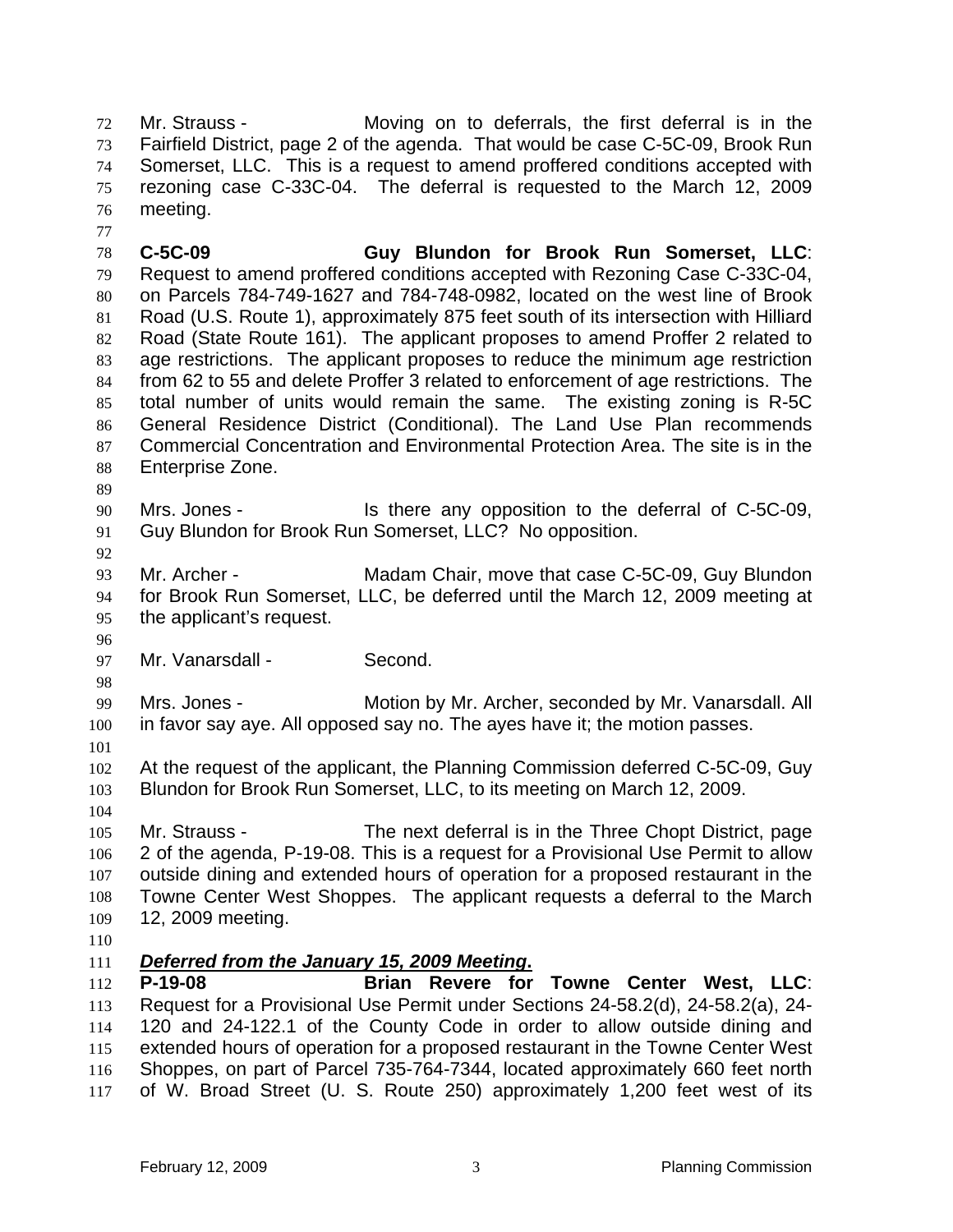intersection with N. Gayton Road. The existing zoning is B-2C Business District (Conditional). The Land Use Plan recommends Mixed Use Development. The site is in the West Broad Street Overlay District. 118 119 120 121 122 123 124 125 126 127 128 129 130 131 132 133 134 135 136 137 138 139 140 141 142 143 144 145 146 147 148 149 150 151 152 153 154 155 156 157 158 159 160 161 162 Mrs. Jones - Do we have any opposition to the deferral of P-19-08, Brian Revere for Towne Center West, LLC? There's no opposition. Mr. Jernigan - Madam Chair, with that, I will move for deferral of P-19-08, Brian Revere for Towne Center West, LLC, to March 12, 2009, by request of the applicant. Mr. Vanarsdall - Second. Mrs. Jones - **Motion by Mr. Jernigan, seconded by Mr. Vanarsdall.** All in favor say aye. All opposed say no. The ayes have it; the motion passes. At the request of the applicant, the Planning Commission deferred P-19-08, Brian Revere for Towne Center West, LLC, to its meeting on March 12, 2009. Mr. Strauss - The next deferral is in the Three Chopt District also. It's on page 2 of the agenda, C-6C-09, 8516 Fordson Road, LLC. This is a request to conditionally rezone from the O-1C Office District and the R-3 One-Family Residence District to O-2C Office District, an expansion of Pembrooke Office Park proposed. The applicant is requesting a deferral to March 12, 2009 meeting. **C-6C-09 James W. Theobald for 8516 Fordson, LLC**: Request to conditionally rezone from O-1C Office District (Conditional) and R-3 One-Family Residence District to O-2C Office District (Conditional), Parcels 756- 750-3871 and 756-750-5679 and part of Parcel 756-751-2001, containing approximately 2.272 acres, located at the northeast intersection of N. Parham and Fordson Roads. The applicant proposes an expansion of Pembrooke Office Park. The use will be controlled by zoning ordinance regulations and proffered conditions. The Land Use Plan recommends Office and Suburban Residential 1, 1.0 to 2.4 units net density per acre. Mrs. Jones - Is there any opposition to the deferral of C-6C-09, James W. Theobald for 8516 Fordson, LLC? No opposition. Mr. Jernigan - Madam Chair, I move for deferral of case C-6C-09, James W. Theobald for 8516 Fordson, LLC, to March 12, 2009, by request of the applicant. Mr. Vanarsdall - Second.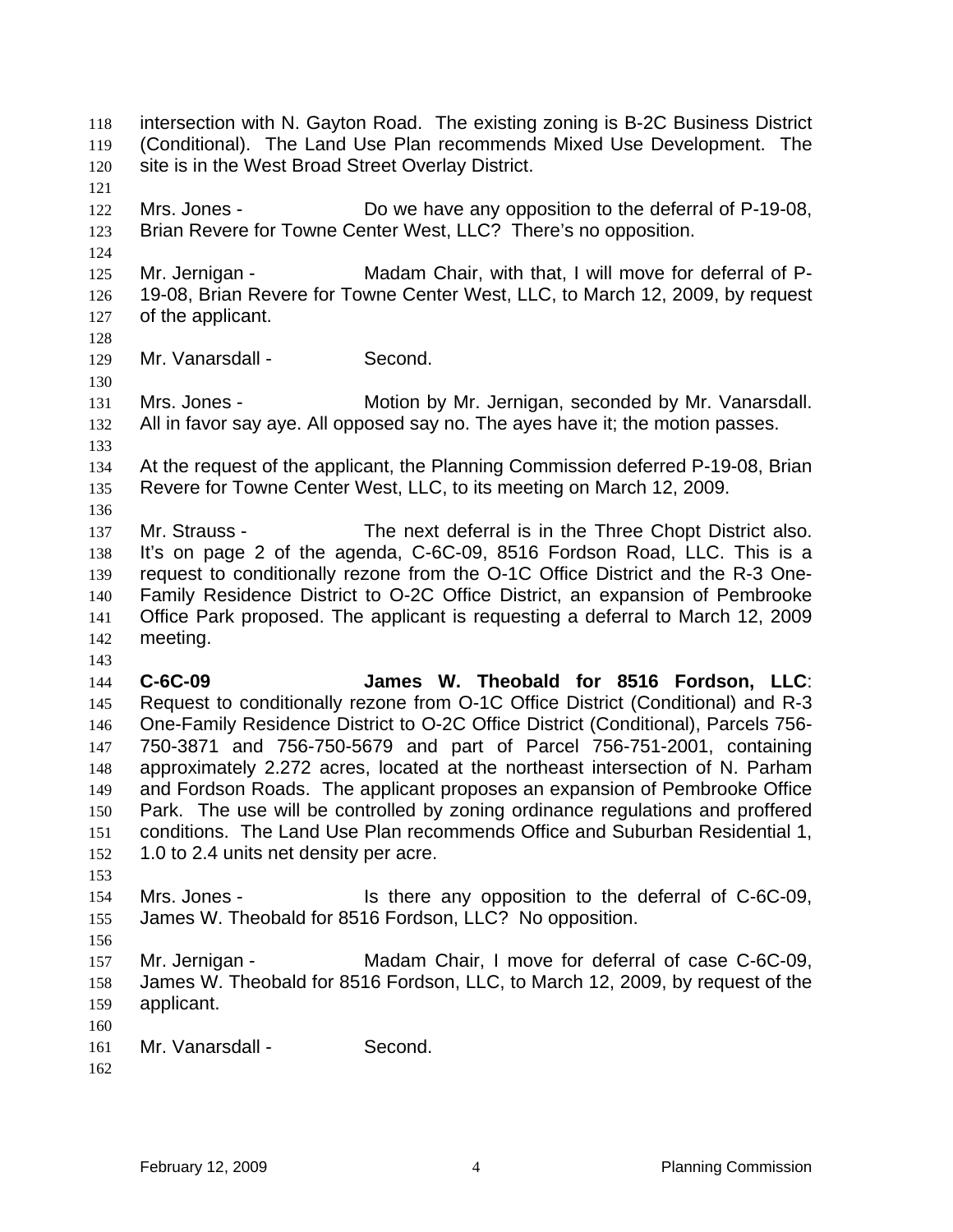Mrs. Jones - Motion by Mr. Jernigan, seconded by Mr. Vanarsdall. All in favor say aye. All opposed say no. The ayes have it; the motion passes. 163 164 165 166 167 168 169 170 171 172 173 174 175 At the request of the applicant, the Planning Commission deferred C-6C-09, James W. Theobald for 8516 Fordson, LLC, to its' meeting on March 12, 2009. Mr. Strauss - The last request for a deferral that staff is aware of is in the Tuckahoe District. That would be page 3 of the agenda, P-20-08, New Cingular Wireless. This is a request for a provisional use permit in order to construct a 102-foot high flagpole-style monopole telecommunications tower and related equipment. The applicant is requesting deferral to the April 9, 2009 meeting. 176 *Deferred from the January 15, 2009 Meeting.* 177 178 179 180 181 182 183 184 185 186 187 188 189 190 191 192 193 194 195 196 197 198 199 200 201 202 203 204 205 206 207 **P-20-08 Gloria L. Freye for New Cingular Wireless PCS, LLC**: Request for a Provisional Use Permit under Sections 24-95(a)(3), 24-120 and 24-122.1 of Chapter 24 of the County Code in order to construct a 102' high flagpole-style monopole telecommunications tower and related equipment, on part of Parcel 732-749-5405, located on the east line of Gayton Road approximately 900 feet north of its intersection with Cambridge Drive. The existing zoning is B-1 Business District. The Land Use Plan recommends Commercial Concentration. Mrs. Jones - Is there any opposition to the deferral of P-20-08, Gloria L. Freye for New Cingular Wireless PCS? Seeing none, I will move that P-20-08, Gloria L. Freye for New Cingular Wireless PCS, be deferred to the April 9, 2009 meeting by request of the applicant. Mr. Jernigan - Second. Mrs. Jones - **Motion by Mrs. Jones, seconded by Mr. Jernigan.** All in favor say aye. All opposed say no. The ayes have it; the motion passes. At the request of the applicant, the Planning Commission deferred P-20-08, Gloria L. Freye for New Cingular Wireless PCS, to its' meeting on April 9, 2009. Mr. Strauss - That concludes the deferrals that staff is aware of. Mr. Emerson - **Madam Chairman**, the next item on your agenda tonight is the Requests for Expedited Items. You have one request for expedited, and that will be presented by Mr. Jim Strauss. Mr. Strauss - The expedited case is from the Fairfield District, page 1 of the agenda, P-3-09. This is a request for a Provisional Use Permit in order to extend the hours of operation for a quick service restaurant, Bojangles. The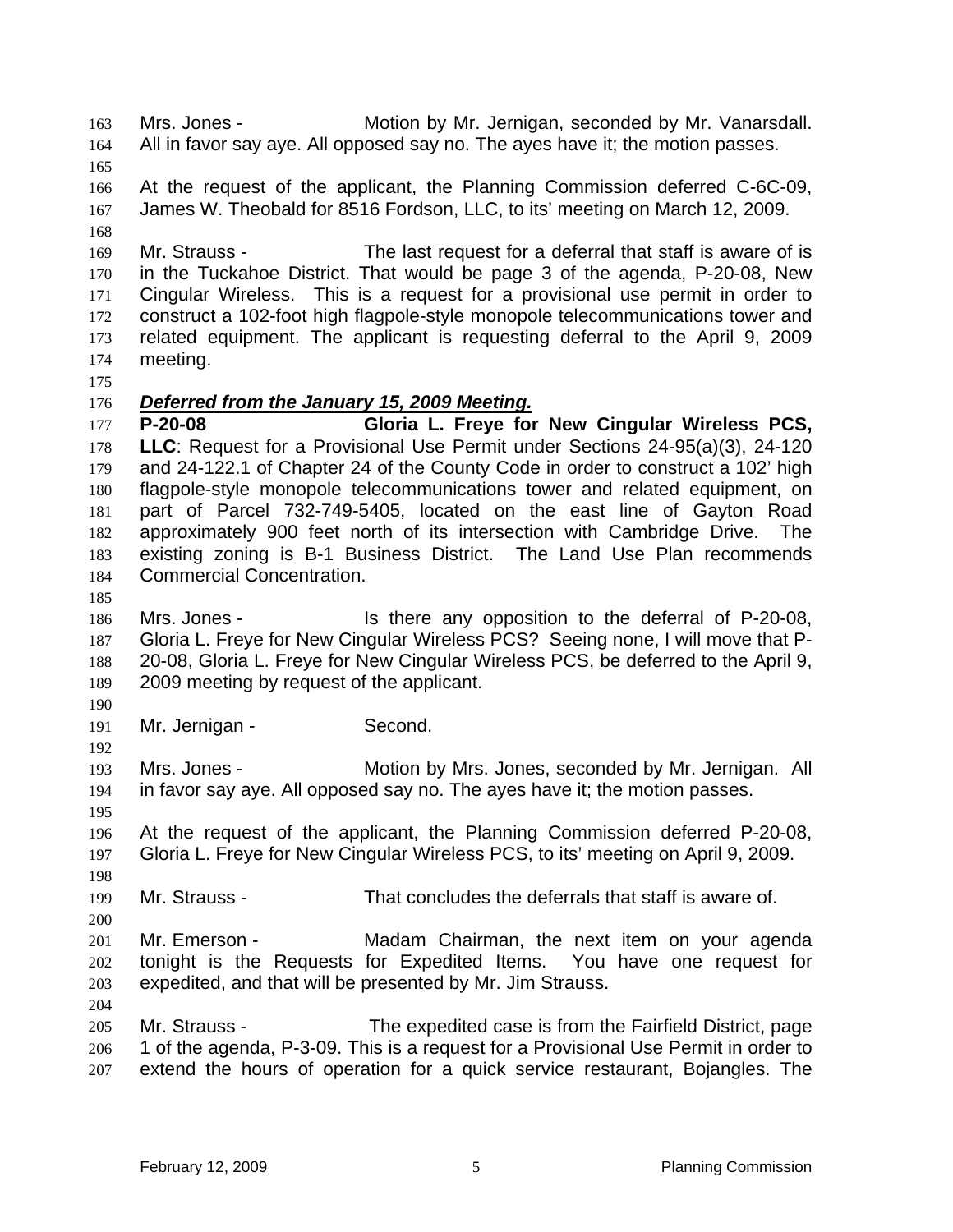applicant proposes to open daily at 5:30 a.m. instead of 6 a.m. Staff is recommending approval. There is no known opposition. 208 209 210 211 212 213 214 215 216 217 218 219 220 221 222 223 224 225 226 227 228 229 230 231 232 233 **P-3-09 Brad Mercer for Redco Properties, LLC**: Request for a Provisional Use Permit under Sections 24-58.2(a), 24-120 and 24-122.1 of Chapter 24 of the County Code in order to extend hours of operation for a quick service restaurant (Bojangles), on Parcel 810-723-7460, located at the southeast intersection of Nine Mile Road (State Route 33), and S. Laburnum Avenue. The applicant proposes opening daily at 5:30 a.m. instead of 6:00 a.m. The existing zoning is M-1C Light Industrial District. The Land Use Plan recommends Commercial Concentration. The site is in the Enterprise Zone. Mrs. Jones - Is there opposition here tonight to case P-3-09, Brad Mercer for Redco Properties, LLC? No opposition. Mr. Archer - **Madam Chair, I move that case P-3-09, Brad Mercer** for Redco Properties, LLC, be forwarded to the Board of Supervisors with a recommendation for approval. Mr. Vanarsdall - Second. Mrs. Jones - **Motion by Mr. Archer, seconded by Mr. Vanarsdall.** All in favor say aye. All opposed say no. The ayes have it; the motion passes. **REASON:** Acting on a motion by Mr. Archer, seconded by Mr. Vanarsdall, the Planning Commission voted 4-0 (one absent, one abstention) to recommend the Board of Supervisors **grant** the request because it is reasonable in light of the surrounding uses and existing zoning on the property. 234 235 236 237 238 239 240 241 242 243 244 245 246 247 248 249 250 251 252 Mr. Emerson - Madam Chairman, that takes us to the regular agenda with one case left to be heard, which appears on page 3 of your agenda. **P-4-09 Kristine L. Riley for West End Farmers' Market, LLC**: Request for a Provisional Use Permit under Sections 24-62.2(g), 24-120 and 24-122.1 of Chapter 24 of the County Code in order to operate a farmers' market and related parking, on parts of Parcels 732-751-4078, 732-751-0561, and 731-751-8088, located at the southwest intersection of Ridgefield Parkway and Gayton Road. The existing zoning is B-3 Business District. The Land Use Plan recommends Commercial Concentration. Mrs. Jones - Thank you. Is there anyone in the audience who is opposed to case P-4-09, Kristine L. Riley for West End Farmers' Market? All right. This is our procedure. We'll go ahead and have staff make their report. We'll explain the process for discussion after that, and you'll certainly have time to come forward then. Okay? Thank you.

253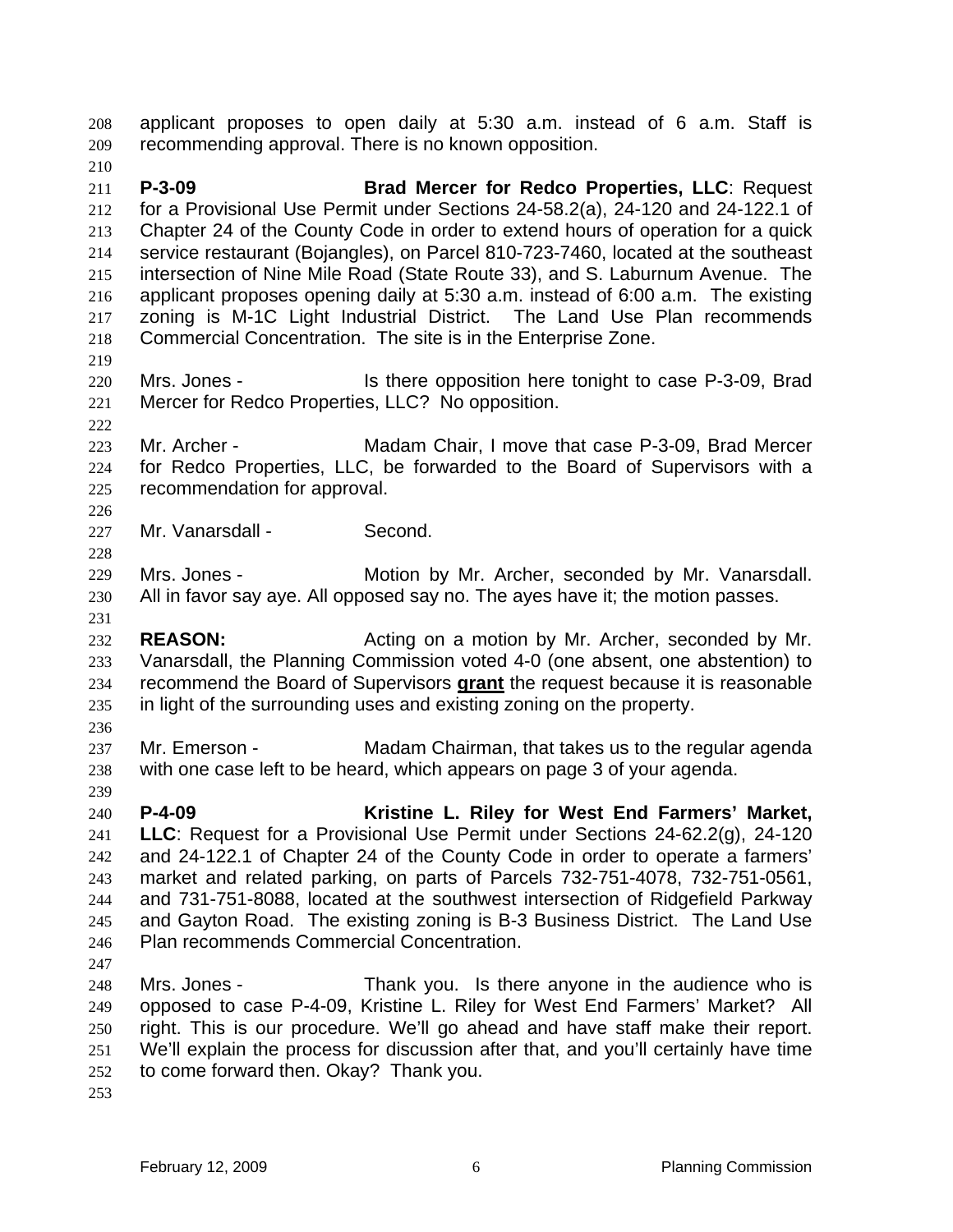Mr. Lewis - Thank you, Madam Chair, good evening. The applicant is requesting to operate a seasonal outdoor farmers' market on part of a one-acre outparcel at the northeast corner of Gayton Centre Shopping Center. The proposed use is allowed under the subject site's B-3 zoning with approval of a Provisional Use Permit. Other properties at the intersection are characterized by a mixture of commercial, office, semi-public, and residential use. 254 255 256 257 258 259

260

261 262 263 The 2010 Land Use Plan recommends Commercial Concentration, which allows for a range of commercial and retail uses of varying intensity. This designation is consistent with the applicant's request.

264

265 266 267 268 269 270 271 272 273 Exhibit A illustrates the anticipated location and dimensions of a 13,200 square foot market sales area, the maximum size permitted on this property. In an arrangement similar to this diagram, vendors would set up temporary tables and tents in a specific portion of the grass field where all sales and temporary outdoor storage would take place. The sales area would be set back a minimum of 50 feet from adjacent roadways and at least 20 feet from shopping center drive aisles. In addition, the perimeter of the sales area would be delineated by a row of 3 foot tall hedges to serve as a partial visual screen and help manage the flow of pedestrians.

274

275 276 277 278 279 280 281 282 283 284 285 286 287 288 Along with this diagram, the applicant has submitted the West End Farmers' Market Rules & Regulations, dated January 27, 2009. This document provides a number impact mitigation measures and operational details and has been incorporated into recommended permit condition #3. Among the topics addressed in this document are the following: The market would be open to the public mid-April through mid-December each Wednesday and Saturday morning from 8:00 a.m. – 12:00 noon; at the end of each market day, the sales area and its surroundings would be completely cleared of any temporary structures and debris; a minimum of 75% of the vendors would sell homegrown or homemade edible products they produce within 100 miles of the market; a maximum of 25% of the vendors may be artisans selling handmade products resulting from an applied art. Prohibited activities and items include: the use of generators; vehicles on the grass at any time; writing or logos on vendor tents; portable toilets; public address systems; and the sale or use of alcohol.

289

290 291 292 To discuss these and other details of the proposed market, the applicant held a neighborhood meeting for surrounding property owners and residents on January  $29<sup>th</sup>$ .

293

294 295 296 297 298 The operation of an outdoor farmers' market on the subject property would provide an added service to the community, present an opportunity for local entrepreneurs, and help enhance the viability of other businesses in the shopping center. The proposed use is consistent with the 2010 Plan, and staff believes it would be compatible with surrounding uses given the applicant's market rules in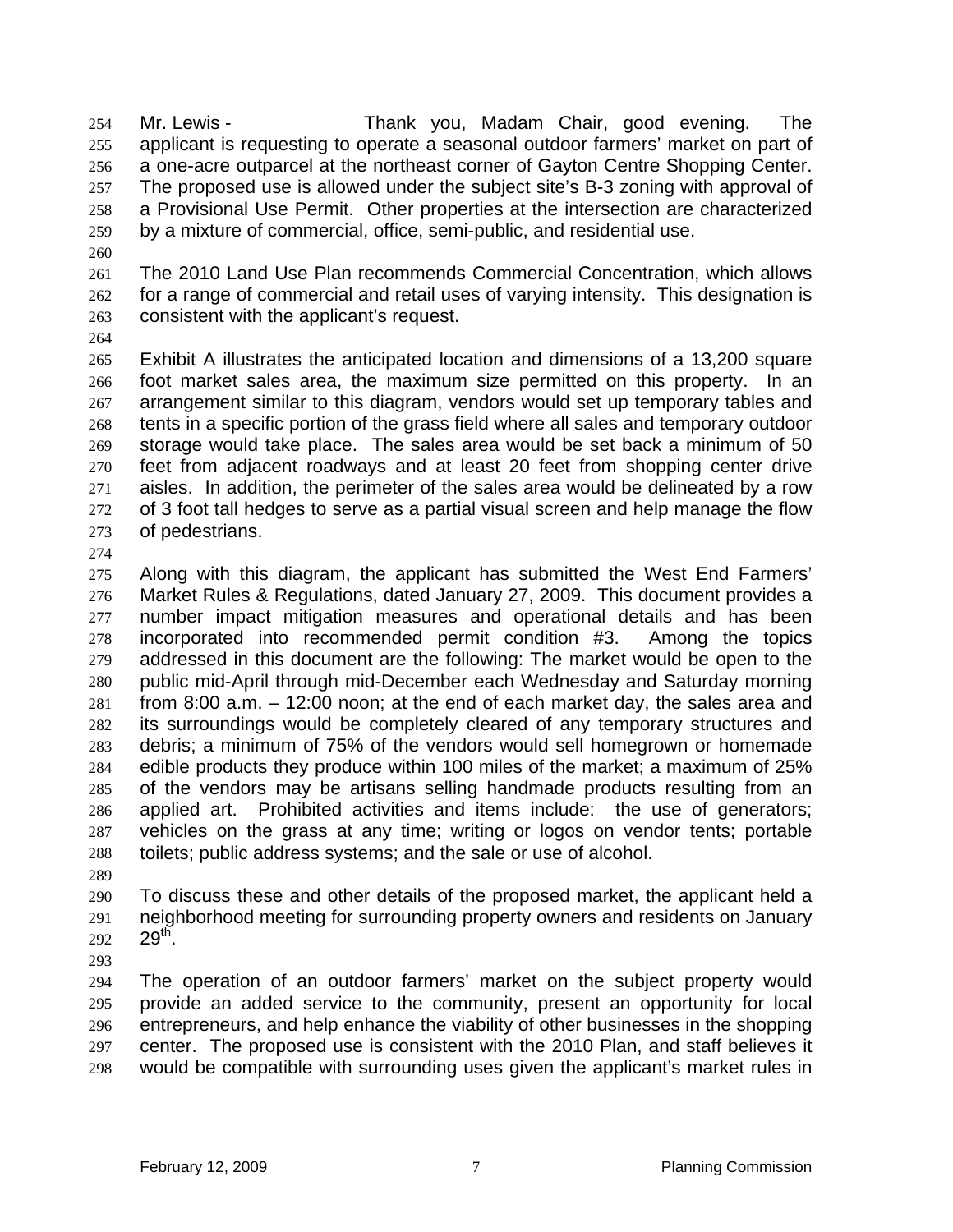conjunction with the suggested permit conditions in the staff report. For these reasons, staff supports this request. 299 300 301 302 303 304 305 306 307 308 309 310 311 312 313 314 315 316 317 318 319 320 321 322 323 324 325 326 327 328 329 330 331 332 333 334 335 336 337 338 339 340 341 342 343 344 This concludes my presentation, and I will be happy to take any questions. Mrs. Jones - The Are there any questions from the Commission for Mr. Lewis? Mr. Jernigan - I just have one. You said 25% of what's sold can be manufactured products? Mr. Lewis - Twenty-five percent of the vendors may be artisans selling handmade artisan works. Mr. Vanarsdall - Have you had any opposition from anybody around it? Mrs. Jones - Ernie, she'll have to come up to the mike in a minute. Maybe you can ask her when she's at the mike. Mr. Vanarsdall - The Yes. Come on up to the mike and state your name. I just want to know for curiosity. Mrs. Riley - **Hi, I'm Kristine Riley.** I'm going to be the owner and market manager. Mr. Vanarsdall - I wouldn't think that you would have, I just wondered how the people felt about it. I mean, by no one being here is a good indication. Mrs. Riley - The Actually, the support from the community has been tremendous. Everybody is very enthusiastic about having the opportunity to be able to purchase farm-grown products here in the Far West End. Everybody's looking forward to it. We've had a few people that have had a few concerns, but after they found out a little bit more about it, and got some clarification, they were very supportive. Mr. Vanarsdall - I wish you well. Mrs. Riley - Thank you. Mr. Vanarsdall - They opened one in Lakeside that's doing well. You know Tom Leonard's store? That's the sort of market type. I went out there and bought a bunch of jack-o-lanterns or pumpkins. Well, that's good. I hope you do well, and I think you will. Mrs. Riley - Thank you, sir.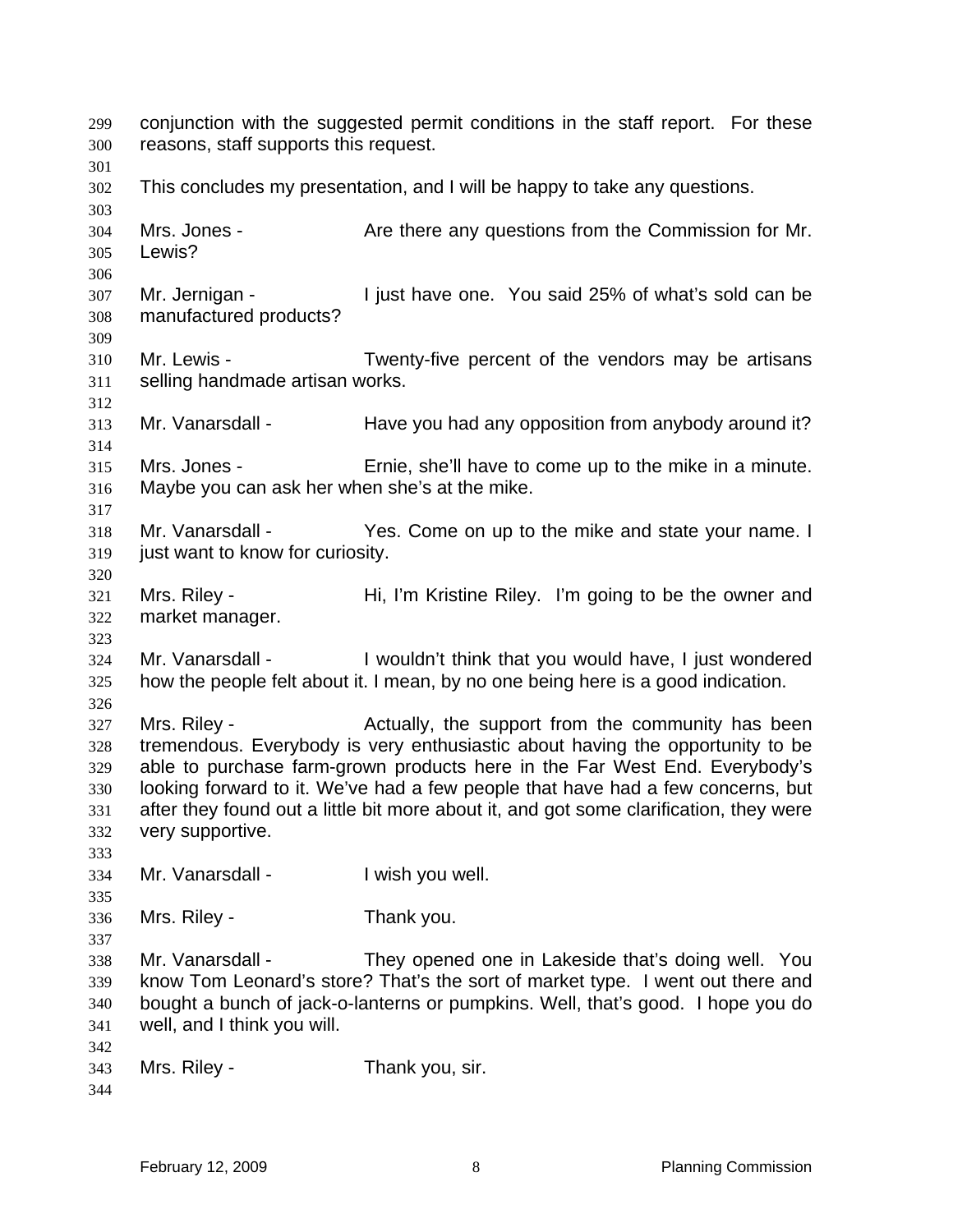Mrs. Jones - We do have someone who needs to ask some questions. What I'd like to do at this time—You may wish to stay right there. If our Secretary would review—When we have opposition, we do have a procedure that we follow, and if he can go over the time limits involved then you'll know how much time you have, and then our other folks will have the same amount. 345 346 347 348 349

351 352 353 354 355 356 Mr. Emerson - Yes ma'am, Madam Chair. We do have rules and regulations that govern public hearings, and they are as follows. The applicant is allowed ten minutes to present the request, and time may be reserved for responses to testimony. Opposition is allowed ten minutes to present its concerns. Commission questions do not count into the time limits of either party. The Commission may waive the limits for either party at its discretion.

357

350

358 359 360 Mrs. Jones - What I'd like to ask now is that you present your side of the case, and you may want to consider reserving a minute or two to answer questions that are raised by others.

361

362 363 364 Mrs. Riley - Okay, will do. Good evening. I appreciate the opportunity to be here today to discuss the market. I'd just like to share a little bit about myself and why I decided to start the West End Farmers' Market.

365

366 367 368 369 370 371 372 373 374 375 376 377 My husband and I moved to Henrico County nine years ago, and we love living in the County and have enjoyed raising our three kids here. Shortly after moving here, I started looking into where the community farmers' markets were located, and I was extremely surprised to find out that the nearest market was 38 minutes away. Over the past nine years, I've been anxiously awaiting a market on the West End. I grew up on a produce farm in the southern part of New Jersey, and my family owned a small house that was surrounded by produce fields on three sides. My childhood days were spent playing in the fields and eating fruits and vegetables that we picked fresh that day. The fields were my playgrounds, and it stirred in me a deep love and appreciation for nature. I grew up with food being a central part of our upbringing, and consequently, I became extremely passionate about eating healthy, and it's just become a way of life for me and my family.

378

379 380 381 382 383 384 385 386 387 388 389 Since moving to the County, I've felt extremely disconnected from the local farming community, and have missed having access to the farm-fresh products. After waiting nine years for someone else to do it, I finally decided that I might be able to start the market myself. This decision eventually led me to the Planning Department where I learned about this interesting thing called the Provisional Use Permit. After hearing about the zoning requirements and the lengthy process involved with applying for the permit, it started to become clear why we didn't already have a farmers' market on the West End. The process has proved to be extremely helpful, though, in developing a strong business plan and preparing for a market that will be safe, clean, attractive, well-managed, and an asset to the community.

390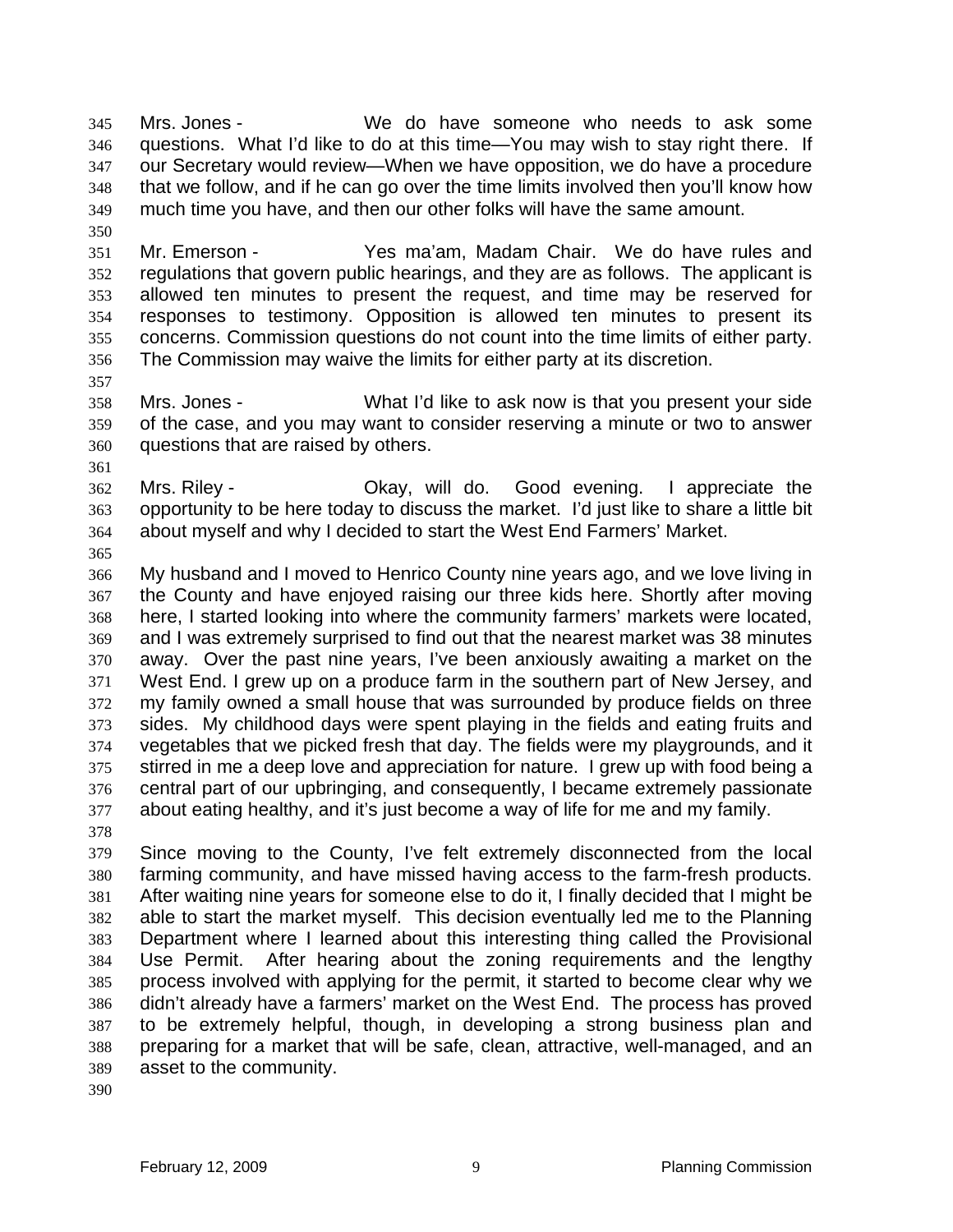I'd like to thank Mr. Lewis and Mrs. Jones for their assistance with this process. I'm very appreciative for their guidance. 391 392

393

394 395 396 397 398 399 400 401 402 My intention for starting the market was basically just to bring the farmers in the community together. If approved, the market would be filled with wonderful fresh merchandise, and have a county fair atmosphere. Local farmers will come with their own just-picked flowers and produce. You'll be able to buy fresh eggs, meat, seafood, homemade pies, jams, take-home meals, and fresh bread. All the items at the market will be a product of Virginia, and grown only by the seller. Our art vendors have been handpicked due to their distinct and colorful work, excellent craftsmanship, and affordability. Their merchandise will change each week, which will, hopefully, offer an element of surprise at the market.

403

404 405 406 I've spent my entire professional career as the owner and manager of a small business, and feel I possess the skills necessary to effectively run the market. I have a Bachelor of Science in Marketing, and a Bachelor of Arts in Art History.

407

408 409 410 411 412 413 The market will be very family-friendly, and will offer something for everyone. We intend to have games, and face painting, and treats for the children. This would all be free of charge. And all the vendors will be encouraged to offer samples of their merchandise for you to taste each week. We'll have a vendor of the week, and they will be offering some type of live demonstration, or cooking demonstration, or storytelling, or some other form of interactive entertainment.

414

415 416 417 418 419 420 421 422 423 424 425 426 427 428 429 There are a plethora of economic benefits to bringing the market to Henrico County. Many of the area businesses have contacted me to voice their support for the project, and they're very optimistic that the increased visibility of the Tuckahoe District will have a positive impact on their own business. Further, supporting local farmers is critical to their economic stability, which has been jeopardized by the rapid pace of development in the County. Governor Tim Kaine is a huge proponent of Virginia farmers' markets. In fact, last year he proclaimed August 3 through 9 to be Virginia Farmers' Market Week, and encouraged all Virginians to eat only locally-grown produce for an entire day. In addition, he also recently started an initiative which encourages state residents to spend ten dollars of their weekly grocery budget on Virginia-grown products. We estimate that this initiative could infuse the Virginia economy with billions of dollars. Inviting the local farmers to bring their products to the West End Farmers' Market will help us achieve this goal, and continue to make agriculture the #1 industry in Virginia.

430

431 432 433 434 435 436 In conclusion, the West End Farmers' Market will help many farmers, restaurants, and small businesses increase their revenue during difficult economic times. I just really appreciate your consideration of the proposal. I wanted to introduce Lauren Larson, who is a Henrico County resident, and would just like to say a few quick words about the challenges that she's faced as a resident trying to buy local produce.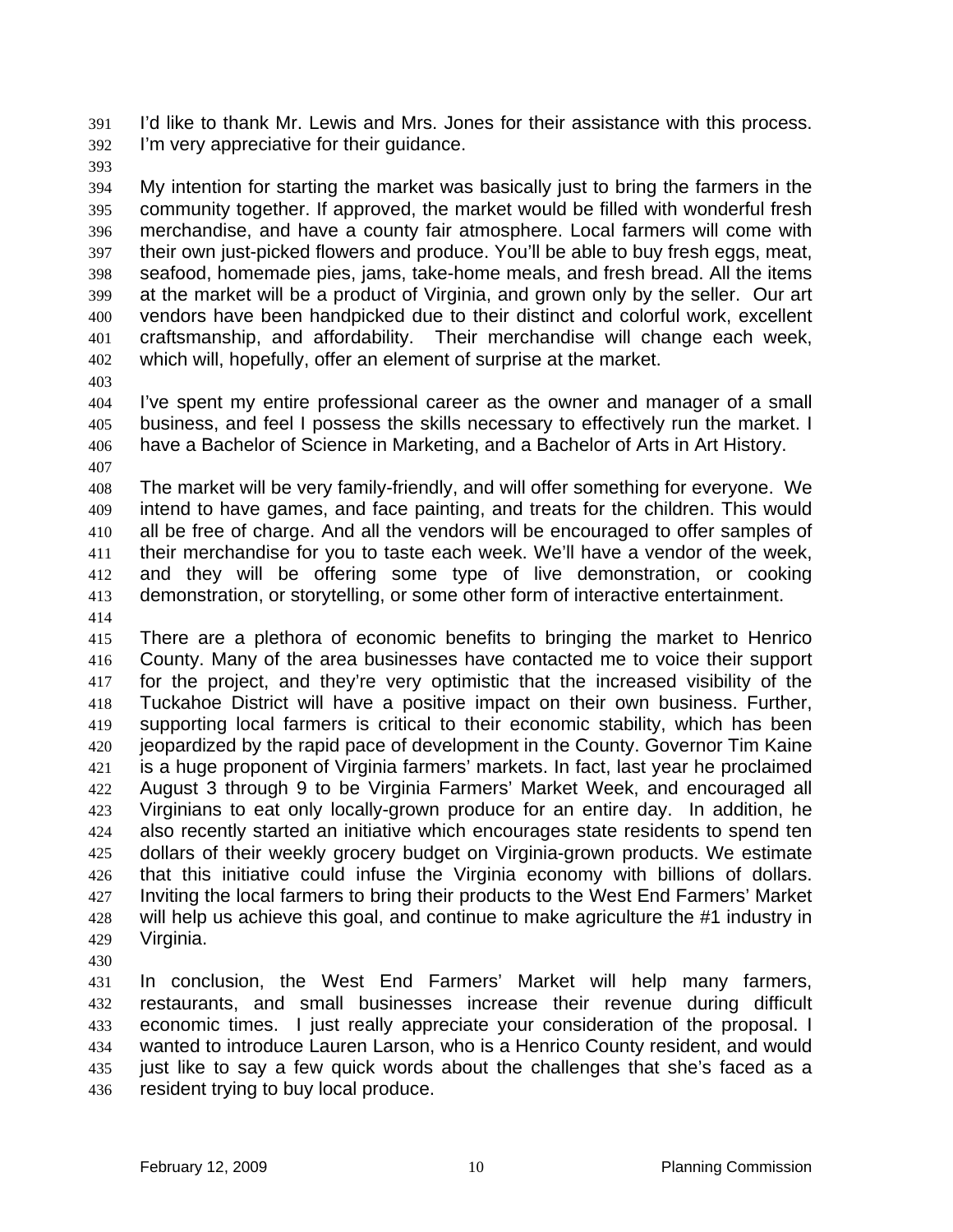438 439 440 441 442 443 444 445 446 447 448 449 450 Ms. Larsen - **Hi, I'm Lauren Larsen. I'm a Henrico County resident.** I live in Wellesley. I just wanted to talk briefly about my experience with the CSA. I'm not sure if any of you are familiar with a CSA. It's Consumer Supported Agriculture. My family participated last year. Basically, the CSA is a partnership between the community members and farmers. We paid an amount of money at the beginning of the year, and if the farmer had a great growing season, we would get a lot of vegetables, basically; if they didn't, we wouldn't get as many. It worked out really well. We really enjoyed all of the wonderful vegetables that we had; however, the closest pickup location was the  $17<sup>th</sup>$  Street Farmers' Market. which really wasn't that convenient to drive 25 to 30 minutes each week to get my fruits and vegetables. So, my husband and I decided not to participate this year. We really did enjoy supporting local farmers, but just due to the convenience, it just wasn't going to work for us.

451

437

452 453 454 455 456 457 458 459 460 461 462 I was really excited to learn about the proposed West End Farmers' Market for several reasons. First of all, of course, to get delicious and fresh local foods, but also I think the education component is really important. I think it's really important for adults and children to go and meet the people who are growing their food. You can ask how it was grown, where it was grown—and I think that's a really important thing, especially for children to realize. Also, I think it's a great community-building—I guess it's an activity—to go to the farmers' market and meet people who are also concerned about how and where their food is grown. I think that that would really be an asset to Henrico County. Judging from how busy Whole Foods usually is, I think there's definitely a demand for fresh and wholesome foods.

463

464 465 466 467 468 469 470 In closing, I think that the farmers' market would truly be an asset to Henrico County. I also wanted to just read a line from *Animal, Vegetable, Miracle* to also illustrate the environmental impact that locally-grown foods could have on Henrico County. "If every U. S. citizen ate just one meal, any meal, composed of locally and organically-raised meats and produce, we would reduce our country's oil consumption by over 1.1 million barrels of oil every week. That's not gallons, but barrels. Small changes in buying habits can make big differences."

471

472 473 474 475 Mrs. Jones - Thank you very much. All right. Ma'am, if you'd like to come on down. We tape these meetings, and so everybody has to talk into the mike there. If you wouldn't mind when you come down, just state your name for the record.

476

477 478 479 480 481 482 Ms. Booker - Good evening, my name is Doris Booker. I live in the condominiums that are located on Ridgefield Parkway and Lauderdale. I have some questions. The first question came to my mind when in the presentation the young man said that notices were sent out. We didn't get any notice prior to the notice about this meeting. The managing agent, ACS West, manages Palmer Place, and we got this notice in reference to the meeting tonight. My first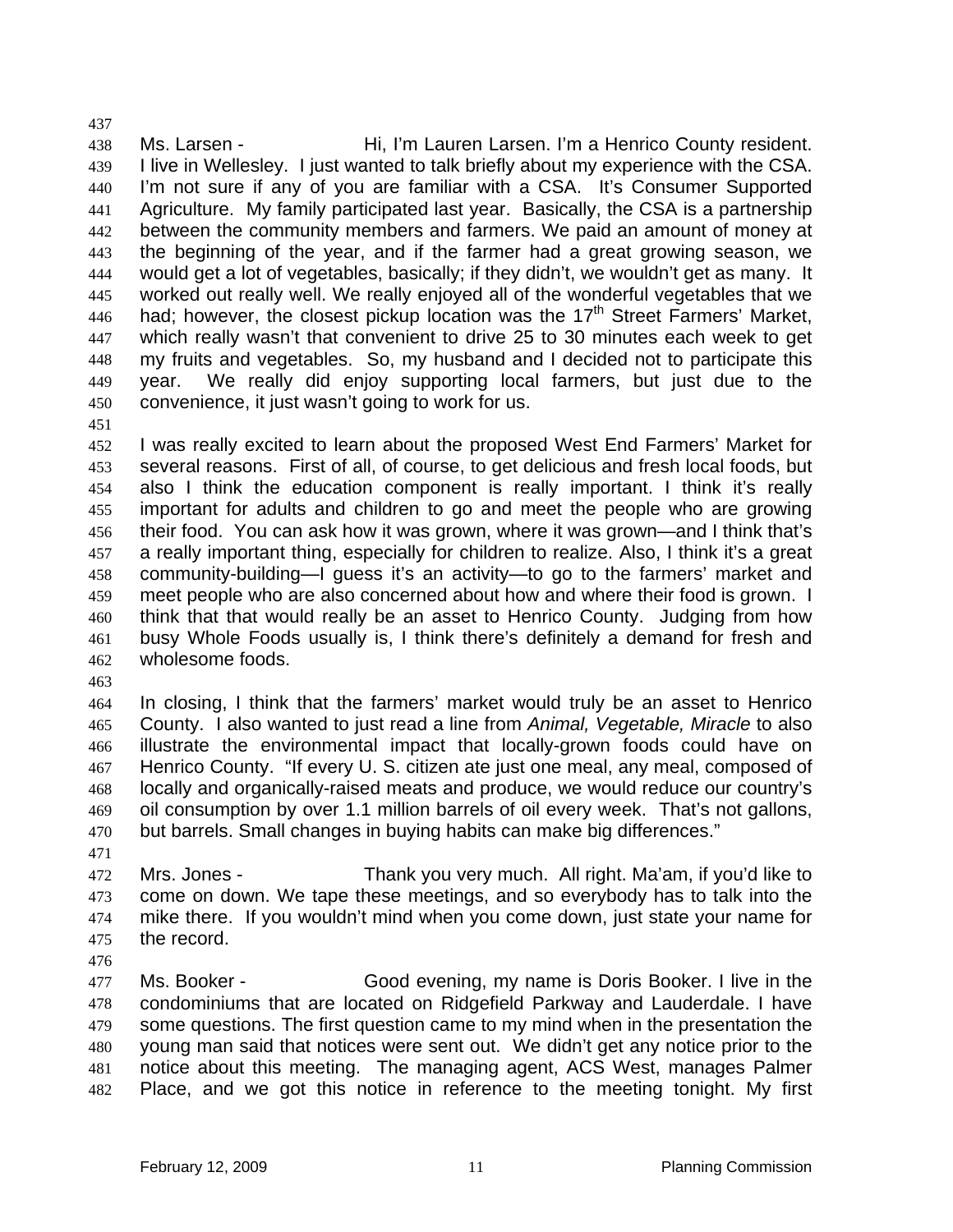question is in reference to parking. That area, if I have the location clear in my mind, they're talking about putting the farmers' market or getting permission to erect a farmers' market is a grassy area. The first question comes to mind, are you going to be sharing the parking space with CVS and Ollie's, or are you going to have a separate and distinct parking lot of your own? 483 484 485 486 487

- 489 490 491 492 The second, or third question that comes to mind is how are you going to provide for toilet facilities for people who come to the market? I'm not sure that I didn't hear something about a portable. Is that going to be taken away after every session, if you will?
- 493

501

505

507

510

512

515

524

488

494 495 496 497 498 499 500 These are questions that I think need to be addressed before this project is approved. Where are you going to park? Are you sharing the parking lot with the other businesses that are in that shopping center? Won't your farmers' market mean more traffic for that area? And how are you going to provide for toilet facilities? Are you going to take away those portable potties every time you leave, or are you going to leave them on the property? These are questions that I'd like addressed.

- 502 503 504 Mrs. Jones - All right. Thank you, Ms. Booker. Those questions do have answers, and what I'd like to do, if you don't mind, is to ask our staff member to come up to the podium and answer those for you. Okay?
- 506
	- Ms. Booker Thank you.
- 508 509 Mrs. Jones - Mr. Lewis, what might be helpful is do we have a graphic of the parking lot next to the—
- 511 Mr. Lewis - That's the best we have right there.
- 513 514 Mrs. Jones - All right. Would you mind addressing the points that Ms. Booker brought up?
- 516 517 518 519 520 521 Mr. Lewis - This is a shopping center with, according to zoning requirements, 68 excess parking spaces. Those 68 spaces would be dedicated not by being roped off, but they would be available for parking for vendors and customers for this market. The square footage of the market is limited to the 13,000-square-foot figure because of only having 68 spaces available.
- 522 523 Mrs. Jones - Excuse me. Could you put the cursor over to the area that we anticipate will be used for the parking?
- 525 526 527 Mr. Lewis - This area right here adjacent to the market sales area.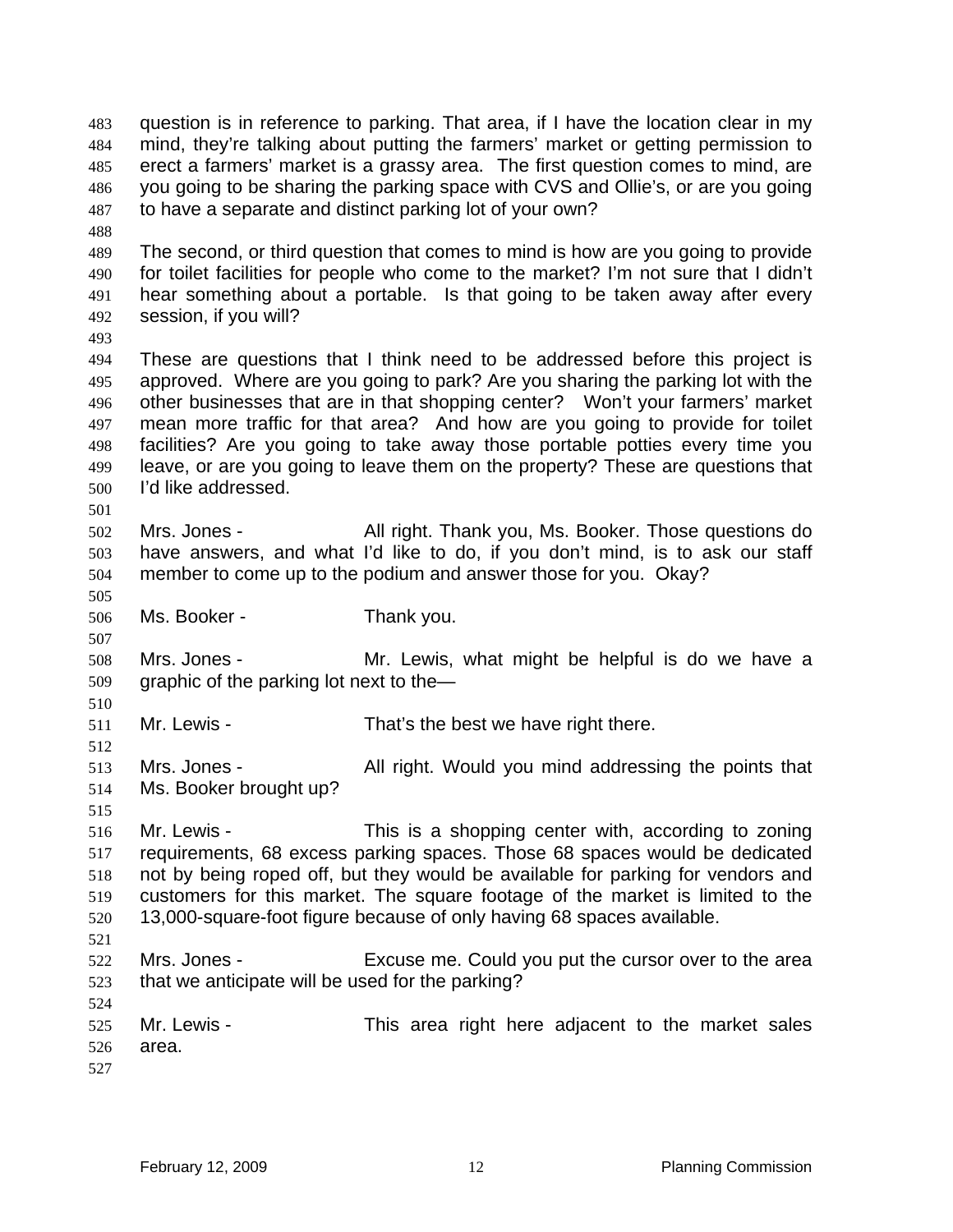Mrs. Jones - Which are the extra spaces in the count for the shopping center. 528 529 530 531 532 533 534 535 536 537 538 539 540 541 542 543 544 545 546 547 548 549 550 551 552 553 554 555 556 557 558 559 560 561 562 563 564 565 566 567 568 569 570 571 572 573 Mr. Lewis - That's correct. Mr. Vanarsdall - Thow many spaces are required? Mr. Lewis - Che space per 200 square feet. Mr. Vanarsdall - Thean total right there. Mr. Lewis - The Mow many total? Well, 68 are available. They could virtually park anywhere in the parking lot; they're not limited to specific spaces. It's just that in the aggregate, 68 are available given the shopping center calculations. There is adequate parking. The question regarding toilets. What I said in my presentation is that the applicant is committed to not having portable toilets on the site. There was discussion of potentially a business in the shopping center agreeing to allow customers and vendors to use their facilities, and I think that discussion has taken place. The applicant can speak to that. Mrs. Jones - The notice? Mr. Lewis - I'm not sure what notice was being referred to. County notices were sent to the adjacent condominiums on the other side of Ridgefield, not the entire condominium development, only those adjacent to Ridgefield Parkway. I'm not sure what unit the citizen lives in, but County notices were sent to all of those. I'm not sure if she was referring to that or the neighborhood meeting notices. Mrs. Jones - Thank you very much. I'll ask the applicant to come up and just confirm the arrangement of restroom facilities. There will be no porta-potties on site. Mrs. Riley - Mr. Lewis asked me to speak with some of the local owners of the businesses in the shopping center, and the manager of Ollie's discount store was very happy to offer her restroom facilities to vendors, as well as customers of the market. She actually saw it as an opportunity to get additional foot traffic in her store, and is more than happy to allow that. Mrs. Jones - As far as sending notices about the community meeting, just tell us briefly how you did that. Mrs. Riley - Sure. Mr. Lewis actually provided me with the addresses of the residents and business owners on the perimeter. I sent those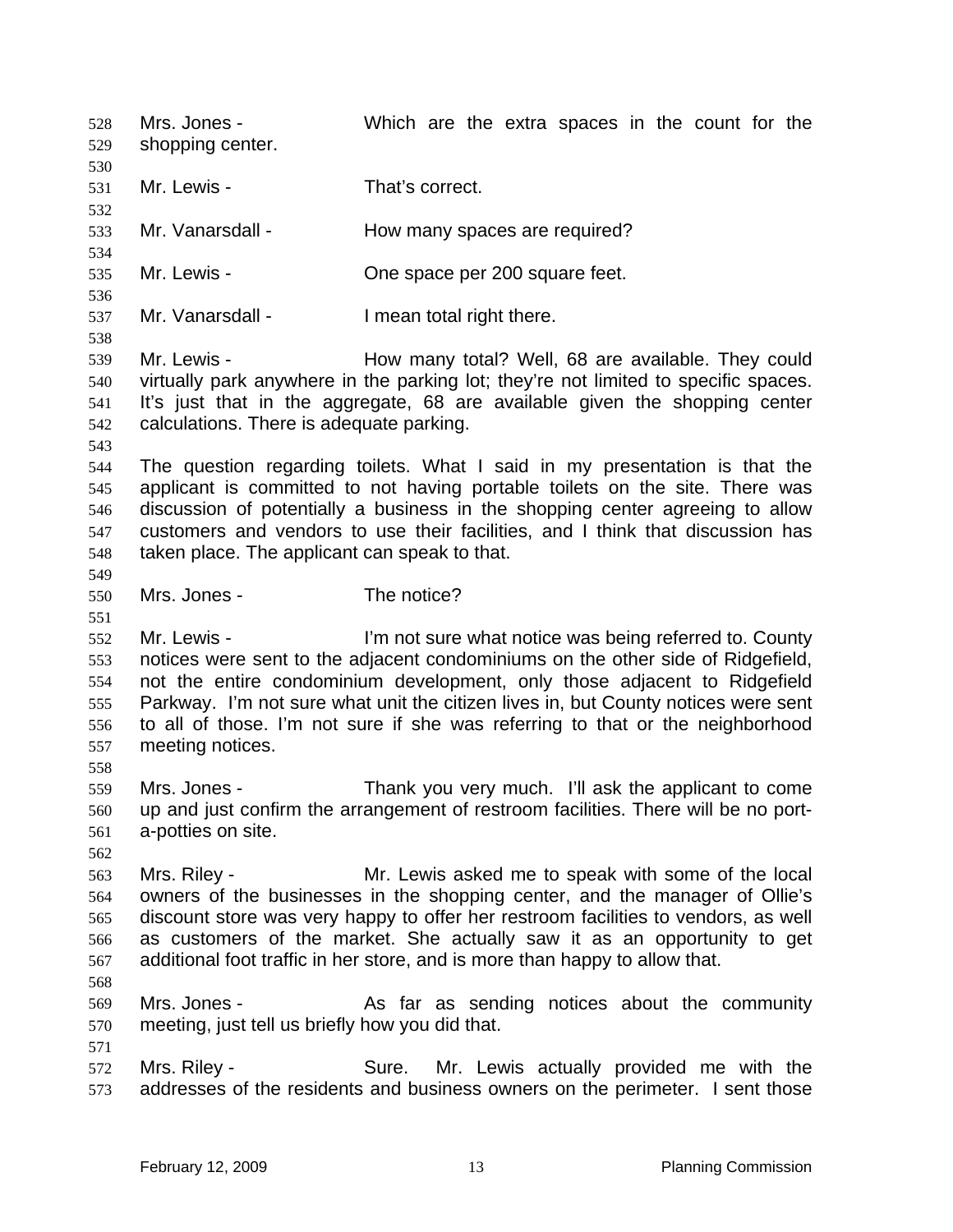notices, and I'm sure that people received them because we did have some people attend the community meeting. I did have my phone number on the notice and received several phone calls from folks that were not able to attend the meeting but just had a couple questions. I'm not exactly sure if that notice just went to the owner of the complex and then they did not make that public. I'm not sure what happened there. 574 575 576 577 578 579 580 581 582 583 584 585 586 587 588 589 590 591 592 593 594 595 596 597 598 599 600 601 602 603 604 605 606 607 608 609 610 611 612 613 614 615 616 617 618 619 Mrs. Jones - Thank you. Mr. Jernigan - Thave a question, Madam Chair. Mrs. Riley, I like farmers' markets, but I had a situation somewhat similar to this in the Varina District. When you speak of manufactured products on site, can you give me an example? Mrs. Riley - I'm not sure what you mean my manufactured, but we are not allowing any products that are bought for resale. All of the farm products need to be made by the farmers themselves. All of the artisan works will be handmade by the artist themselves. Mr. Jernigan - Ckay. So, like paintings or cartoon drawings. Mrs. Riley - The Yes. An example would be hand-painted canvas, handmade jewelry. We have a vendor that is a silversmith that will be making jewelry items. That kind of thing. Mr. Jernigan - So, it's nothing that's been purchased prior. Mrs. Riley - **Absolutely not.** Mr. Jernigan - There's no packaging. Mrs. Riley - No packaging. Mr. Jernigan - The Unit of the Unit of the Unit of the Unit of the Unit of the Unit of the Unit of the Unit of the Unit of the Unit of the Unit of the Unit of the Unit of the Unit of the Unit of the Unit of the Unit of the when you have things coming in packages, people aren't always so nice to throw the packing in the trashcan. The wind picks it up and blows it all through the neighborhood. That's what I wanted to know. Okay. Thank you so much. Mrs. Riley - Thank you. Mr. Vanarsdall - I have a question about the toilets. I don't understand the toilets. Mrs. Jones - Could you just go ahead and explain again about the restroom situation.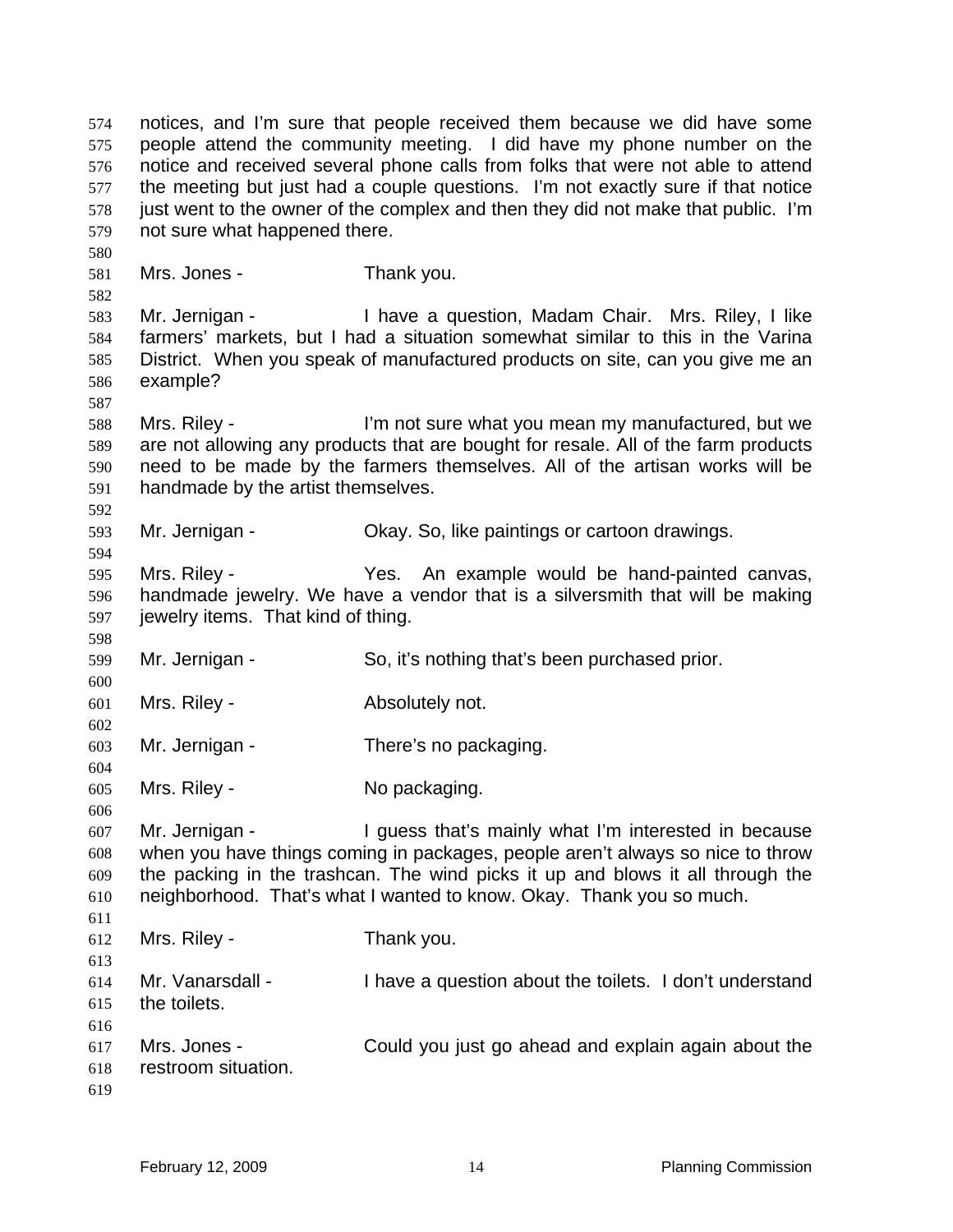620 Mrs. Riley - We have no portable toilets on the site. 621 622 623 624 625 626 627 628 629 630 631 632 633 634 635 636 637 638 639 640 641 642 643 644 645 646 647 648 649 650 651 652 653 654 655 656 657 658 659 660 661 662 663 664 665 Mr. Vanarsdall - You said permanent. Mrs. Riley - No portable toilets on the site, and there won't be any permanent structures in the form of restrooms on the property. The only restrooms that will be available are the ones that are in the local stores in the shopping center. Ollie's, which is the anchor store in the Gayton Center Shopping Center, has graciously agreed to allow customers and vendors to use their restrooms during market hours. So, I will be on site during market hours from the time that the market opens until well after it closes. If anybody has any questions about where to use the restroom, I can direct them to the restroom at Ollie's. Mr. Vanarsdall - Thank you. Mrs. Jones - Did that address your questions? Okay. Are there any further questions for the applicant from anyone? You'll have to come on forward to speak at the mike, if you don't mind. Thank you. Ms. Dovel - **I'm Claire Dovel, and I live at the corner of Ridgefield** and Lauderdale, which is just behind Ollie's. I'm very concerned that we were not notified of any of these meetings. I didn't even get a notification of tonight's meeting except through the president of our association. I feel like we have not had an opportunity to look at it very well. In previous situations, we have been notified—like when Wawa was going to come in our area—and had an opportunity to have meetings with them to discuss it. She said she's only had one or two complaints. Well, if none of us have been notified—There are 60 people in our one condo association, plus Autumn Run is next to us. Did they get notice of the meetings? Mrs. Jones - We can't have conversations that are not conducted at the mike because these are recorded. The condominium association where you live is, according to my memory, not adjacent to this parcel. There were notices sent to adjacent owners. It would be the notice that was sent to your condominium association, but not to every single condominium. You are a common community. Ms. Dovel - Yes. Well, I understand that. But previously, all individual homeowners received a notice of the meeting before and all. Mrs. Jones - Do you have specific questions about the project that you might like to raise at this time? Ms. Dovel - Well, I go along with Ms. Booker. The parking, I see that being a problem. And congestion at Gayton and Ridgefield can be right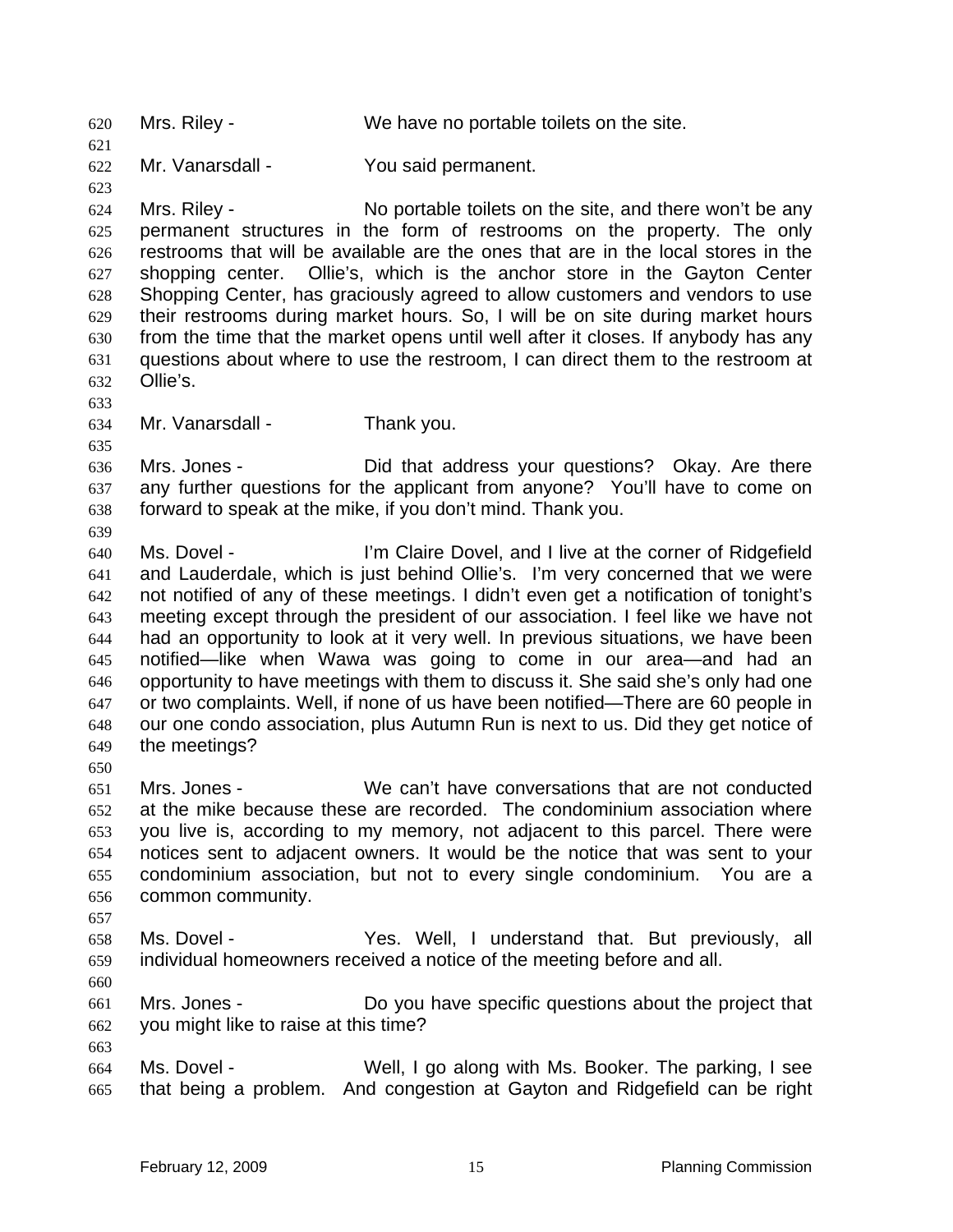dangerous at times. We've had right many accidents up there on that corner. So, you know, the increased traffic could create problems. 666 667

668

669 670 671 672 673 674 675 676 677 678 679 680 681 682 683 684 685 686 Mrs. Jones - Thank you very much. Further questions? Comments? I did have an interesting time working with Mrs. Riley and with staff about this case because a farmers' market is not a very, very strictly-defined entity within our County. Therefore, we always try to take extra effort to make sure that anything that is going to happen in a farmers' market with the vision that this one has is not a flea market, does not have the qualities that people would be concerned about. This is a high-quality project. I think Mrs. Riley's vision is what makes it that. The parking. I can understand parking and traffic as a question. In this particular case, there is ample parking already in place because of the shopping center, and the traffic will not be generated on a regular ongoing basis; this is a two-morning-a-week project. So, with those caveats, there doesn't seem to be the problem ongoing for the folks around there with traffic. Certainly, I think parking at the shopping center is not a problem. If you get the approvals all the way down the line, hopefully this will be a tremendous plus to the area, and a very high-quality farmers' market that others can look to to find projects of their own. We certainly wish you well. There's nothing that comes through this Planning Commission that we hope is not very, very successful.

687 688 689 With that, then, I would like to move that P-4-09, Kristine L. Riley for West End Farmers' Market, LLC be recommended to the Board of Supervisors for approval.

690 Mr. Vanarsdall - Second.

692 693 Mrs. Jones - Motion by Mrs. Jones, seconded by Mr. Vanarsdall. All in favor say aye. All opposed say no. The ayes have it; the motion passes.

694

691

695 696 **REASON:** Acting on a motion by Mrs. Jones seconded by Mr. Vanarsdall, the Planning Commission voted 4-0 (one absent, one abstention) to recommend the Board of Supervisors **grant** the request because it would provide added services to the community and when properly regulated by the recommended special conditions, it would not be expected to adversely affect the public safety, health, or general welfare. 697 698 699 700

701

702 703 704 Mr. Emerson - Madam Chair, that takes us to the next item on the agenda, which is the approval of the minutes from the Planning Commission meeting of January 15, 2009.

705

708

706 707 Mrs. Jones - The Mrs. Do we have any additions or corrections to the minutes of January 15, 2009?

709 710 Mr. Archer - Madam Chair, I somewhat hesitate to do this, but on page 25, line 1101. I think what I said at that point is we get to a point of time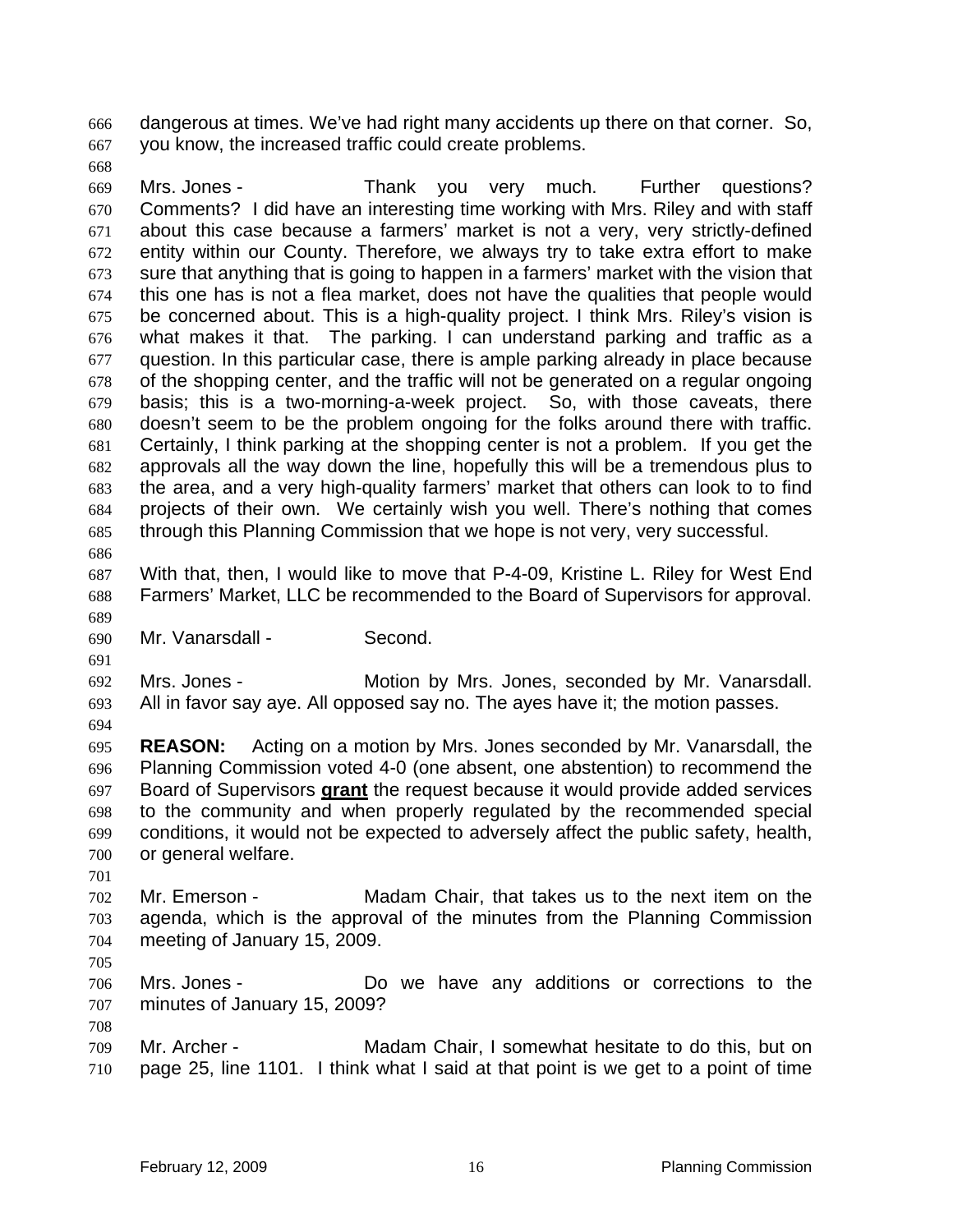that the phenomenon of habituation takes over. I think when I said "phenomenon," or "habituation," there was an "unintelligible" recorded for that. 711 712 713 714 715 716 717 718 719 720 721 722 723 724 725 726 727 728 729 730 731 732 733 734 735 736 737 738 739 740 741 742 743 744 745 746 747 748 749 750 751 752 753 754 755 Mrs. Jones - That's phenomenon of-Mr. Archer - Phenomenon of habituation. Mrs. Jones - Chay. Mr. Archer - The Music experience is a psychological condition where you get used to something over time. Mrs. Jones - I just didn't have that marked. That must have gotten by me, Mr. Archer. Mr. Jernigan - How did you miss that? Mrs. Jones - The Mrs. Jones - The Mrs. Dh, dear. Mr. Archer - I promise I won't say that again. Mrs. Jones - Please. All right. I do have one thing. On page 52, line 2348. This is a case where I had to abstain because of a representational conflict, so it wasn't Mrs. Jones leading the conversation, it was Mr. Vanarsdall. Anything else? Is there a motion? Mr. Jernigan - So moved. Mr. Archer - Seconded. Mrs. Jones - Motion by Mr. Jernigan, seconded by Mr. Archer to approve the minutes as corrected. All in favor say aye. All opposed say no. The ayes have it; the motion passes. Mr. Emerson - Madam Chair, that takes us up to the final action, but prior to you doing that, I would like to mention two items. One is you will be receiving a call from Regina Hill, my administrative assistant, to arrange meetings with each of you, along with your respective Board member, to discuss the comments that were made at our public hearing on the Comprehensive Plan. There also other items that we have received that are specific to your district that we would like to discuss with you prior to reconvening in a work session on that item with the Planning Commission. You should be receiving that phone call— Obviously, tomorrow is Friday. If you don't hear tomorrow, you'll be hearing next week.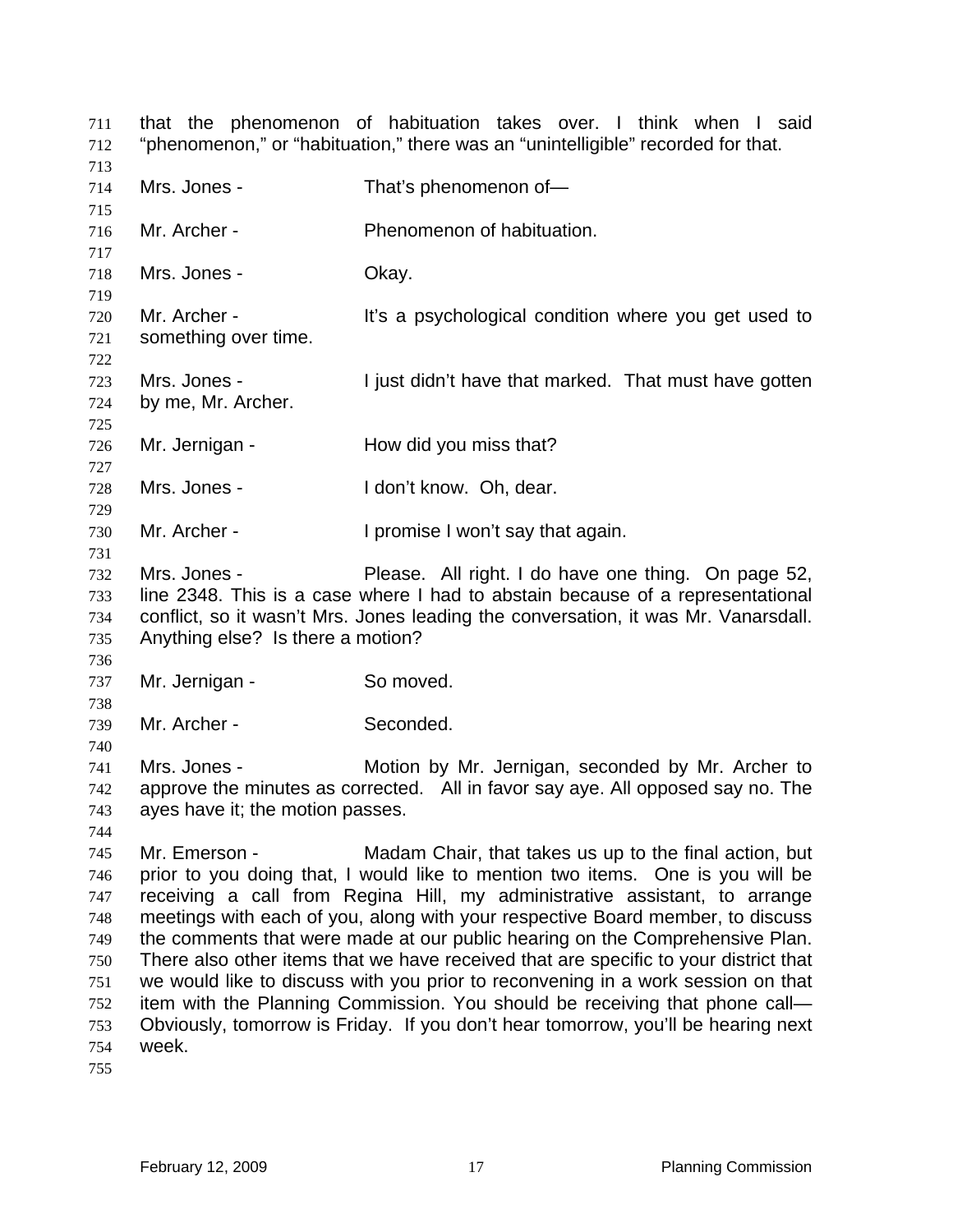The other item is a request. Normally all of you are good about this, but if one of you is not going to be here at a Commission meeting, I would request that you give Ms. Hill a call, and just leave a message with her so we'll be able to have a head count at that meetings, and be aware of who's going to be present and not present. 756 757 758 759 760 761 762 763 764 765 766 767 768 769 770 771 772 773 774 775 776 777 778 779 780 781 782 783 784 785 786 787 788 789 790 791 792 793 794 795 796 797 798 799 Mrs. Jones - All right. Thank you so much, Mr. Secretary. I do have a question. Could we have a formal approval of the public hearing for [inaudible.]. Mr. Emerson - I'm sorry, that was not in there. Yes ma'am, we do need to do that. It's not on agenda. We do need to do that, yes ma'am. We need to approve the minutes of January 22<sup>nd</sup>. Mrs. Jones - Are there any corrections or additions to the minutes of January 22, 2009, the public hearing for the Comprehensive Plan? Mr. Archer - I did not say, "phenomenon of habituation" at that meeting. Mrs. Jones - Thank you so much. All right. Mr. Jernigan - Thank you, Mr. Archer. Mr. Vanarsdall - You want a motion? Mrs. Jones - Twould. Mr. Vanarsdall - The Move January 22, 2009 public hearing minutes be approved as written. Mr. Archer - Second. Mrs. Jones - **Motion by Mr. Vanarsdall, seconded by Mr. Archer.** All in favor say aye. All opposed say no. The ayes have it; the motion passes. The minutes are approved. Any other business to come before the Commission? Mr. Archer - Being none, Madam Chairman, I move for immediate adjournment. Mr. Jernigan - Second.